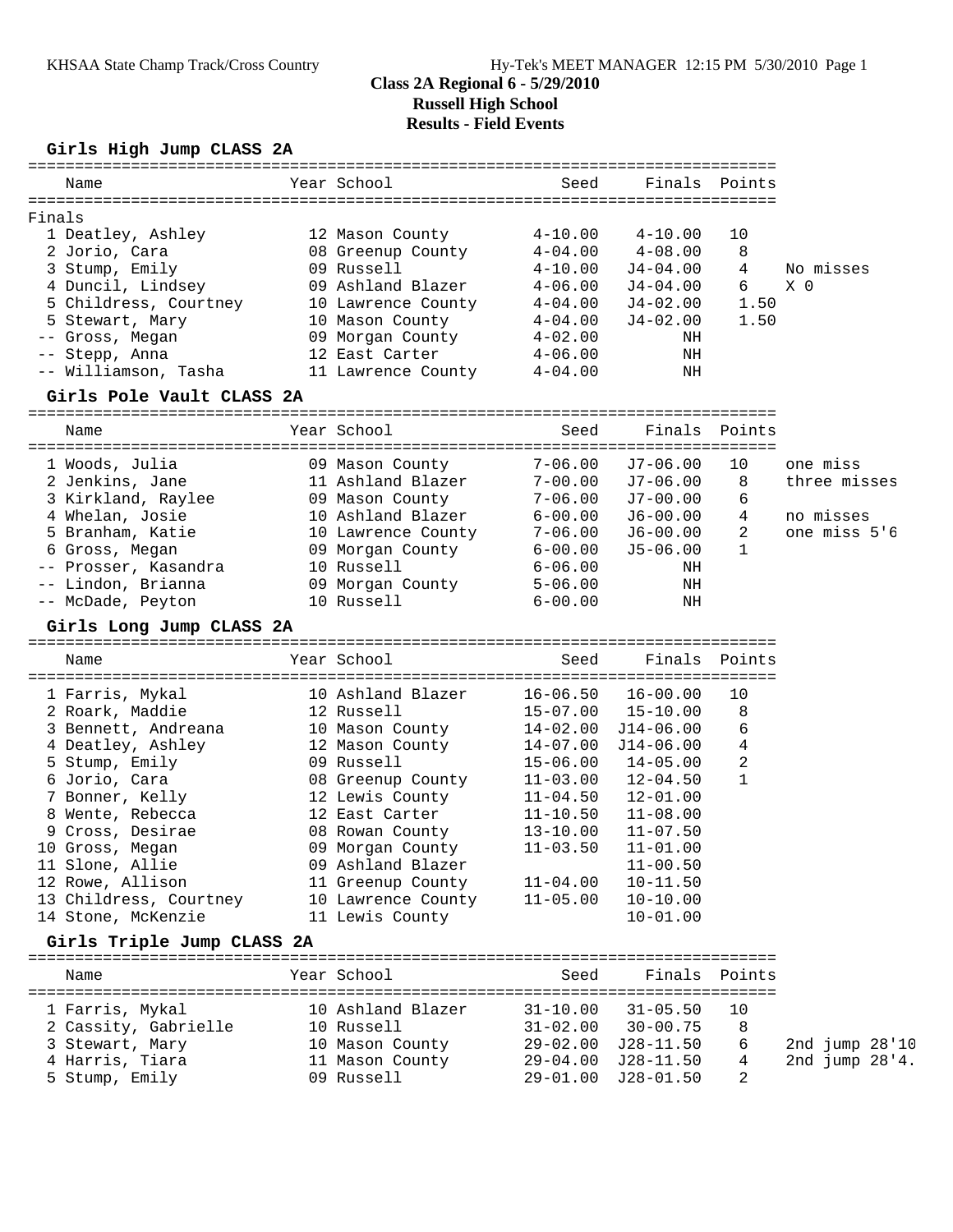### **....Girls Triple Jump CLASS 2A**

| 6 Rowe, Allison       | 11 Greenup County  |              | 25-03.00 J25-09.75        |  |
|-----------------------|--------------------|--------------|---------------------------|--|
| 7 Childress, Courtney | 10 Lawrence County | 25-10.00     | 25-04.00                  |  |
| 8 Sloas, Brooklyn     | 08 East Carter     | $20 - 11.00$ | $23 - 08.00$              |  |
| 9 Kiser, Brianna      | 08 East Carter     | $23 - 09.00$ | $22 - 09.00$              |  |
| 10 Elam, Whitney      | 09 Morgan County   |              | $26 - 06.00$ $22 - 05.50$ |  |

#### **Girls Shot Put CLASS 2A**

| Name                  | Year School                               | Seed | Finals Points |                |
|-----------------------|-------------------------------------------|------|---------------|----------------|
| 1 Crum, Sierra        | --------------------<br>12 Ashland Blazer |      | $31 - 05.00$  | 10             |
| 2 Morant, Kirsten     | 11 East Carter                            |      | $30 - 07.00$  | 8              |
| 3 Hanson, Sarah       | 12 Russell                                |      | $28 - 01.00$  | 6              |
| 4 Fannin, Jessica     | 11 Lawrence County                        |      | $28 - 00.00$  | $\sqrt{4}$     |
| 5 Kenser, Morgan      | 09 Boyd County                            |      | 26-02.00      | $\overline{2}$ |
| 6 Evans, Morgan       | 10 Fleming County                         |      | $25 - 08.00$  | $\mathbf{1}$   |
| 7 Williamson, Tasha   | 11 Lawrence County                        |      | 23-09.00      | $22'9 - 22'9$  |
| 8 Elam, Whitney       | 09 Morgan County                          |      | J23-09.00     | 22'9, 22'6     |
| 9 Thompson, Lauren    | 11 Russell                                |      | $23 - 06.00$  |                |
| 10 Green, Moriah      | 08 Rowan County                           |      | $23 - 05.00$  |                |
| 11 Steele, Kerie      | 09 East Carter                            |      | $23 - 02.00$  |                |
| 12 Gulley, Courtney   | 11 Fleming County                         |      | $22 - 04.00$  |                |
| 13 Lester, Bri        | 09 Mason County                           |      | $21 - 01.00$  |                |
| 14 Kraft, Kristin     | 12 Lewis County                           |      | $20 - 10.00$  |                |
| 15 Dunaway, MacKenzie | 09 Greenup County                         |      | $19 - 11.00$  |                |
| 16 Mullikin, Kirstie  | 11 Mason County                           |      | $18 - 04.00$  |                |
| 17 Goodpaster, Dakota | 07 Morgan County                          |      | $15 - 03.00$  |                |

#### **Girls Discus Throw CLASS 2A**

================================================================================ Name The Year School Seed Finals Points ================================================================================ 1 Crum, Sierra 12 Ashland Blazer 90-07.50 90-10 10 2 Kenser, Morgan 09 Boyd County 81-00 82-00 8 3 Morant, Kirsten 11 East Carter 74-08 77-00 6 4 Jent, Kelsey 09 Fleming County 72-00.50 75-06 4 5 Green, Moriah 08 Rowan County 77-07 67-03 2 6 Fannin, Jessica 11 Lawrence County 75-00 66-11 1 7 Williamson, Tasha 11 Lawrence County 77-02 66-10 8 Thompson, Lauren 11 Russell 63-06 64-00 9 Dunaway, MacKenzie 09 Greenup County 55-11 56-01 10 Yates, Heather 69 Russell 62-07 50-09 11 Lindon, Brianna 09 Morgan County 51-07 46-11 12 Steele, Kerie 09 East Carter 56-03 43-08 13 Goodpaster, Dakota 07 Morgan County 43-09.50 42-00 14 Mullikin, Kirstie 11 Mason County 53-03 40-02 15 Lester, Bri 09 Mason County 49-07.75 39-04 **Boys High Jump CLASS 2A** ================================================================================ Name The Year School Seed Finals Points ================================================================================

 1 Rogers, Max 12 Russell 6-04.00 J6-04.00 10 2 Linthicum, Dustin 10 Greenup County 6-02.00 J6-00.00 8 3 Whitt, Caleb 10 West Carter 5-10.00 J5-10.00 6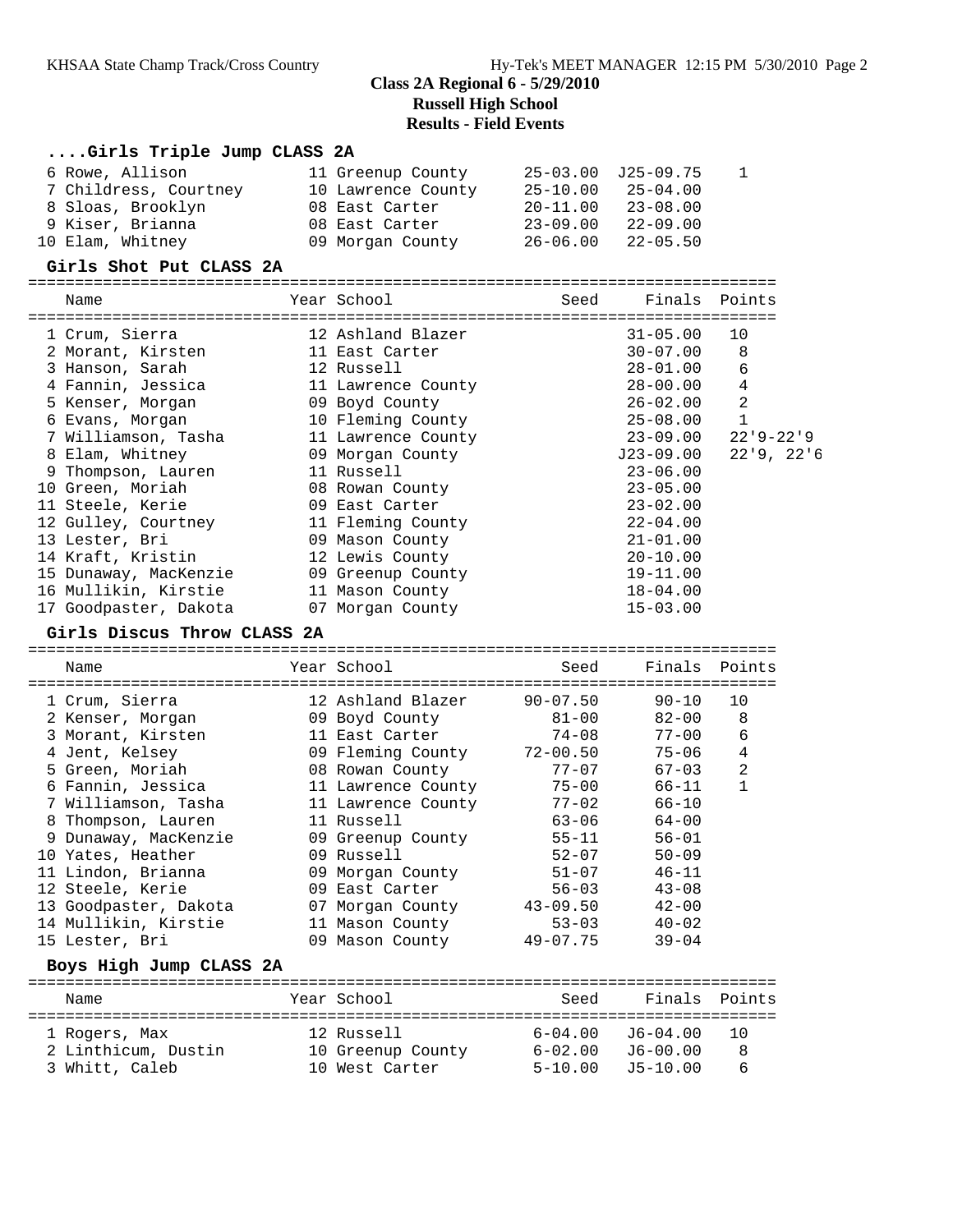### **....Boys High Jump CLASS 2A**

| 4 Waugh, Terry      | 12 Greenup County  | $5 - 08.00$ | J5-08.00    | 2 | two misses |
|---------------------|--------------------|-------------|-------------|---|------------|
| 5 Stahl, Alex       | 09 Mason County    | $5 - 08.00$ | J5-08.00    | 4 | one miss   |
| 6 Mollette, Travis  | 12 Lawrence County | $5 - 06.00$ | J5-06.00    |   | no misses  |
| 7 Gibbs, Tyler      | 11 Ashland Blazer  | $5 - 06.00$ | J5-06.00    |   | two misses |
| 8 McGuire, Johnny   | 08 Russell         | $5 - 04.00$ | J5-06.00    |   | 3 misses   |
| 9 Harper, Cory      | 11 Morgan County   | $5 - 10.00$ | $5 - 04.00$ |   |            |
| 10 Thompson, Tanner | 10 Rowan County    | $5 - 04.00$ | $5 - 02.00$ |   |            |
| 11 Hord, Lyle       | 09 Mason County    | $5 - 04.00$ | $5 - 00.00$ |   |            |
| 11 Leedy, Joe       | 11 Ashland Blazer  | $4 - 10.00$ | $5 - 00.00$ |   |            |
| 11 Matthews, Jordan | 12 East Carter     | $5 - 04.00$ | $5 - 00.00$ |   |            |
| 11 Ward, Logan      | 10 Boyd County     | $5 - 02.00$ | $5 - 00.00$ |   |            |

### **Boys Pole Vault CLASS 2A**

| Name                 | Year School        | Seed         | Finals Points |    |             |
|----------------------|--------------------|--------------|---------------|----|-------------|
| 1 Short, Danny       | 11 Rowan County    | $11 - 00.00$ | $J11 - 00.00$ | 10 | 0 misses    |
| 2 Kelsey, Zach       | 09 Rowan County    | $11 - 00.00$ | J11-00.00     | 8  | $11'0-X X0$ |
| 3 Yates, Brandon     | 10 Russell         | $10 - 06.00$ | $10 - 06.00$  | 6  |             |
| 4 Harper, Cory       | 11 Morgan County   | $10 - 06.00$ | $9 - 06.00$   | 3  |             |
| 4 Woods, Nathan      | 11 Mason County    | $10 - 00.00$ | $9 - 06.00$   | 3  |             |
| 6 Nunley, Cody       | 11 Ashland Blazer  | $8 - 06.00$  | $9 - 00.00$   |    |             |
| 7 Appelman, Daniel   | 10 Mason County    | $8 - 00.00$  | $8 - 06.00$   |    |             |
| 8 McCormack, Stephen | 10 Ashland Blazer  | $9 - 06.00$  | $8 - 00.00$   |    |             |
| -- Ray, Michael      | 10 Lawrence County | $6 - 06.00$  | ΝH            |    |             |
| -- McGuire, Johnny   | 08 Russell         | $9 - 00.00$  | ΝH            |    |             |
|                      |                    |              |               |    |             |

#### **Boys Long Jump CLASS 2A**

#### ================================================================================ Seed Finals Points

| 1 Linthicum, Dustin | 10 Greenup County  | $21 - 05.00$ | $21 - 09.50$ | 10             |
|---------------------|--------------------|--------------|--------------|----------------|
| 2 Murphy, Travis    | 10 Greenup County  | 19-09.00     | $20 - 08.50$ | 8              |
| 3 West, Larry       | 12 Lawrence County | $20 - 01.50$ | $20 - 01.50$ | 6              |
| 4 Holbrook, Joe     | 09 Morgan County   | 20-11.00     | $19 - 11.00$ | 4              |
| 5 Clark, Chip       | 11 Fleming County  | $20 - 06.00$ | $19 - 03.50$ | $\overline{2}$ |
| 6 Thompson, Tanner  | 10 Rowan County    | 18-10.00     | $19 - 02.50$ |                |
| 7 Gibbs, Tyler      | 11 Ashland Blazer  | $18 - 01.00$ | $17 - 06.50$ |                |
| 8 Ward, Logan       | 10 Boyd County     | $17 - 06.00$ | $17 - 00.50$ |                |
| 9 Bond, Harrison    | West Carter        | 19-00.00     | $17 - 00.00$ |                |
| 10 Parker, Jarrett  | 10 Lewis County    | 17-04.50     | $16 - 07.50$ |                |
| 11 Serhal, Adrian   | 11 East Carter     | $16 - 10.00$ | $16 - 03.00$ |                |
| 12 McGuire, Johnny  | 08 Russell         | $16 - 08.50$ | $16 - 02.50$ |                |
| 13 Shurn, Xavia     | 11 Mason County    | $17 - 02.00$ | $16 - 01.00$ |                |
| 14 Johnson, Xavion  | 10 Mason County    | 15-10.00     | $14 - 08.50$ |                |
| 15 Hart, Jacob      | 11 Ashland Blazer  | $13 - 09.00$ | $13 - 11.00$ |                |
| 16 McClurg, Ian     | 11 Rowan County    | $17 - 09.00$ | $12 - 07.50$ |                |
|                     |                    |              |              |                |

### **Boys Triple Jump CLASS 2A**

| Name            | Year School        | Seed | Finals Points |           |
|-----------------|--------------------|------|---------------|-----------|
| 1 James, Hunter | 11 Lawrence County |      | $43 - 11.00$  | <u>າດ</u> |
| 2 Rogers, Max   | 12 Russell         |      | $43 - 00.00$  | 8         |
| 3 West, Larry   | 12 Lawrence County |      | $42 - 05.25$  | б         |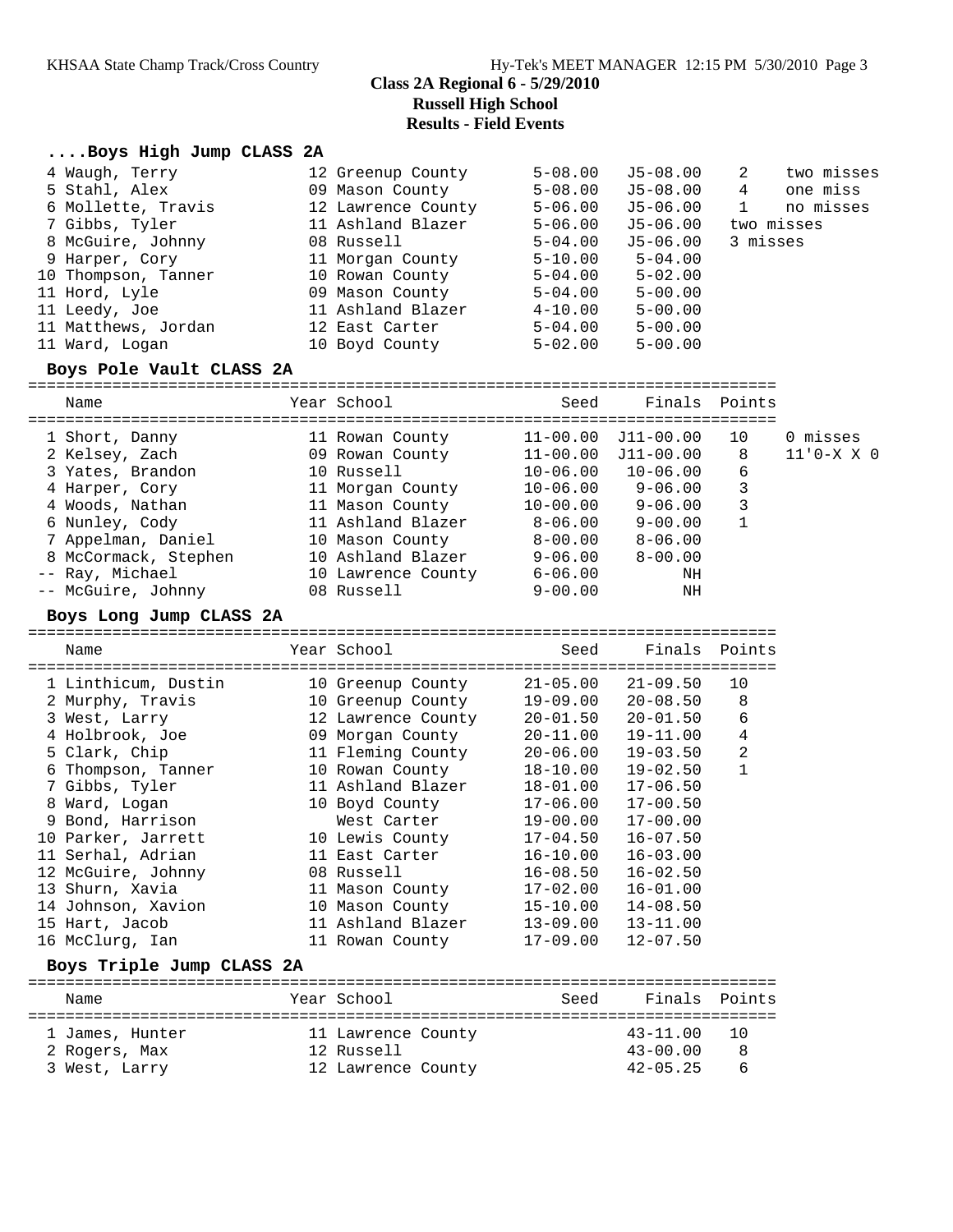### **....Boys Triple Jump CLASS 2A**

|  | 4 Harris, Josh       | 10 Mason County   | $42 - 01.50$ | $\overline{4}$ |
|--|----------------------|-------------------|--------------|----------------|
|  | 5 Linthicum, Dustin  | 10 Greenup County | $41 - 10.25$ | $\overline{2}$ |
|  | 6 Stahl, Alex        | 09 Mason County   | $38 - 11.50$ | $\mathbf{1}$   |
|  | 7 Bond, Harrison     | West Carter       | $37 - 05.50$ |                |
|  | 8 Gibbs, Tyler       | 11 Ashland Blazer | $35 - 06.50$ |                |
|  | 9 Schweikart, Tanner | 09 Ashland Blazer | $35 - 00.00$ |                |
|  | 10 Ward, Logan       | 10 Boyd County    | $32 - 11.50$ |                |
|  | 11 Fleck, Will       | 12 Rowan County   | $32 - 02.00$ |                |
|  | 12 McClurg, Ian      | 11 Rowan County   | $31 - 05.75$ |                |
|  | 13 Lung, Brandon     | 09 Lewis County   | $29 - 06.00$ |                |
|  | 14 Sullivan, Derik   | 09 Russell        | $29 - 03.00$ |                |
|  |                      |                   |              |                |

### **Boys Shot Put CLASS 2A**

| ===========         | ===========                                                                                                     |                           |               |                |
|---------------------|-----------------------------------------------------------------------------------------------------------------|---------------------------|---------------|----------------|
| Name                | Year School                                                                                                     | Seed                      | Finals Points |                |
| 1 Jackson, Ryan     | 12 Fleming County 46-06.75 47-00.00                                                                             |                           |               | 10             |
| 2 Duncan, Devin     | 12 Fleming County 41-08.25                                                                                      |                           | $44 - 01.00$  | 8              |
| 3 Wallace, Cody     | 11 Rowan County                                                                                                 | $40 - 05.75$ $42 - 09.00$ |               | 6              |
| 4 Cox, Josh         | 10 Boyd County 40-08.00                                                                                         |                           | 42-04.00      | $\overline{4}$ |
| 5 Phelps, Colt      | 12 Ashland Blazer                                                                                               | 39-10.00                  | $40 - 08.00$  | $\overline{c}$ |
| 6 Sander, Jacob     | 10 Lewis County                                                                                                 | 34-04.50                  | $38 - 03.00$  | $\mathbf{1}$   |
| 7 Furst, Chris      | 12 Greenup County                                                                                               | $36 - 03.00$              | $37 - 10.00$  |                |
| 8 Estes, Robert     | 10 Rowan County                                                                                                 | 38-08.00                  | $36 - 01.00$  |                |
| 9 Fyffe, Trenton    | 11 Russell and the search of the search of the search of the search of the search of the search of the search o | $35 - 11.00$              | $36 - 00.00$  |                |
| 10 Eads, Matt       | 11 Mason County                                                                                                 | $32 - 04.50$              | $34 - 06.00$  |                |
| 11 Adams, Tanner    | Ashland Blazer                                                                                                  | $32 - 03.50$              | $34 - 05.00$  |                |
| 12 Marr, Lee        | 12 Russell and the set of the set of the set of the set of the set of the set of the set of the set of the set  | $32 - 07.50$              | $34 - 01.00$  |                |
| 13 Cantrell, Nathan | 12 Morgan County                                                                                                | $32 - 09.00$              | $33 - 11.00$  |                |
| 14 Tackett, Nick    | 10 Greenup County                                                                                               | 33-08.00                  | $33 - 10.00$  |                |
| 15 Adams, Timothy   | 11 Lawrence County                                                                                              | $34 - 02.50$              | $33 - 08.00$  |                |
| 16 Staeb, Martin    | 12 East Carter                                                                                                  | $32 - 09.00$              | $33 - 05.00$  |                |
| 17 Brammell, Darren | 12 East Carter                                                                                                  | $30 - 07.00$              | $31 - 11.00$  |                |
| 18 Peck, Donathon   | 11 Lawrence County                                                                                              | 29-01.00                  | $28 - 09.00$  |                |
| 19 Lewis, Gabe      | 10 Morgan County                                                                                                | $30 - 11.00$              | $27 - 05.00$  |                |
| 20 Kraft, Kameron   | 08 Lewis County                                                                                                 | 22-06.50                  | $24 - 04.00$  |                |

### **Boys Discus Throw CLASS 2A**

| Name                | Year School        | Seed | Finals Points |                |
|---------------------|--------------------|------|---------------|----------------|
| 1 Duncan, Devin     | 12 Fleming County  |      | $135 - 00$    | 10             |
| 2 Jackson, Ryan     | 12 Fleming County  |      | $133 - 01$    | 8              |
| 3 Estes, Robert     | 10 Rowan County    |      | $126 - 08$    | 6              |
| 4 Phelps, Colt      | 12 Ashland Blazer  |      | $119 - 05$    | 4              |
| 5 Wallace, Cody     | 11 Rowan County    |      | $119 - 02$    | $\overline{2}$ |
| 6 Sander, Jacob     | 10 Lewis County    |      | $108 - 07$    | 1              |
| 7 Furst, Chris      | 12 Greenup County  |      | $104 - 10$    |                |
| 8 Cox, Josh         | 10 Boyd County     |      | $102 - 07$    |                |
| 9 Marr, Lee         | 12 Russell         |      | $96 - 02$     |                |
| 10 Adams, Timothy   | 11 Lawrence County |      | $95 - 08$     |                |
| 11 Adams, Tanner    | Ashland Blazer     |      | $92 - 00$     |                |
| 12 Fyffe, Trenton   | 11 Russell         |      | $90 - 02$     |                |
| 13 Cantrell, Nathan | 12 Morgan County   |      | $89 - 01$     |                |
| 14 Eads, Matt       | 11 Mason County    |      | $83 - 04$     |                |
|                     |                    |      |               |                |